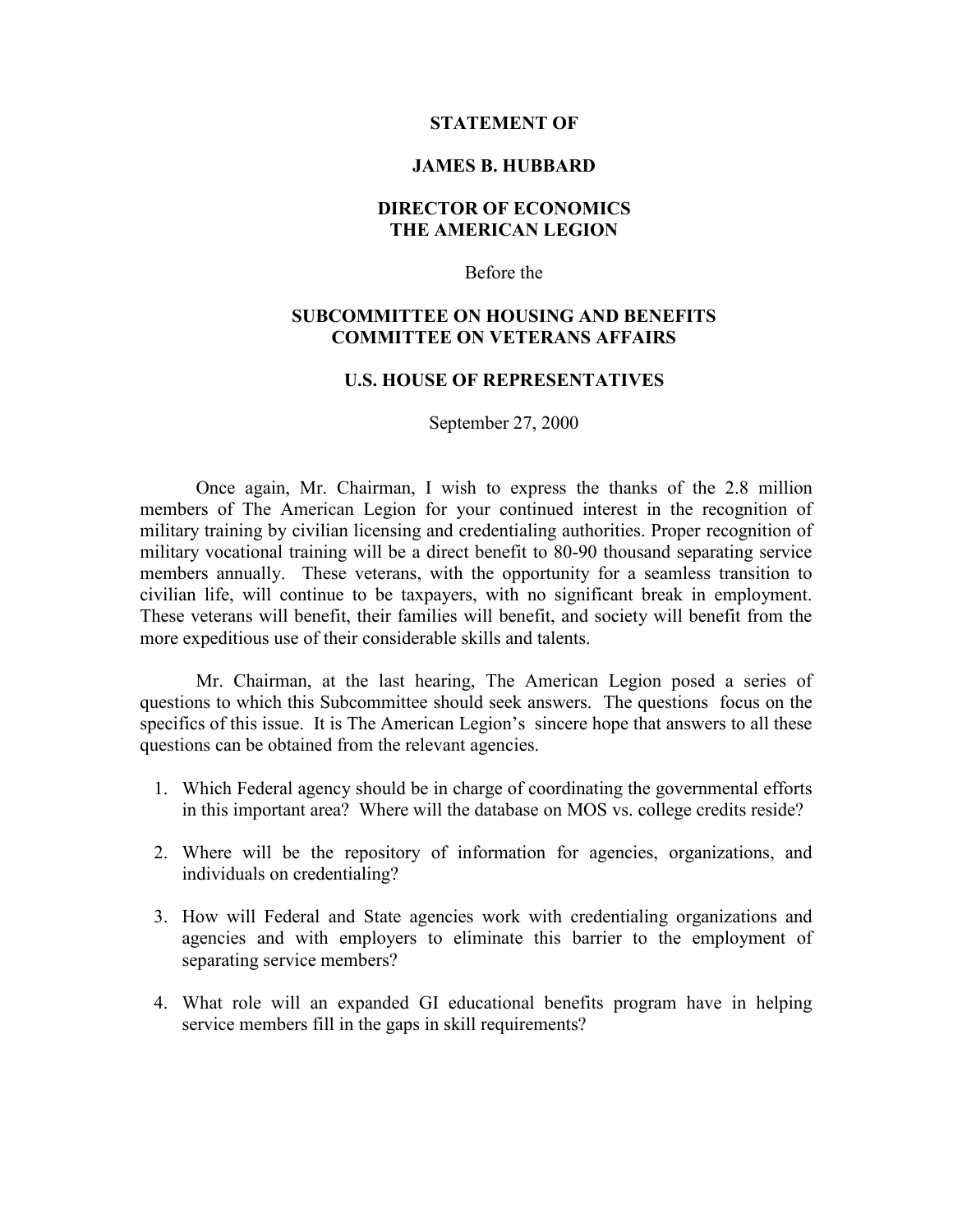- 5. What effect will a deliberate credentialing effort on the part of armed forces training schools have on recruiting – on retention? In our opinion, well-constructed studies are needed. Who will do them?
- 6. Is the current Federal Task Force effective in addressing this problem? If not, how can it be made more effective?
- 7. What is the role of the educational institutions in credentialing?
- 8. What is the role of apprenticeship programs in credentialing?
- 9. What incentives can be made available to the business community to train veterans by filling in skills gaps?
- 10. How can Federal agencies that issue credentials, such as the Federal Communications Commission or the Federal Aviation Administration, come to recognize military training?
- 11. What is the role of the Disabled Veterans Outreach Program Specialists and Local Veterans Employment Representatives, now working in the public labor exchange in the credentialing effort?
- 12. Is this problem more a function of military training or the ability of credentialing bodies to understand and correctly evaluate military training as it relates to the credential sought?
- 13. Would a national conference, attended by interested parties from the military, VA, Congressional, state and private sectors, be a useful step in improving the dialogue?

Mr. Chairman, at this point it seems appropriate to comment on some of the questions and any progress or lack thereof on the subject contained in the question.

Questions 1-3 relate to which Federal agency will become the "lead center" in the effort to obtain recognition for military training. Both the Veterans Employment and Training Service (VETS) at the Department of Labor and the Education Service at the Department of Veterans Affairs have taken separate leadership roles in this endeavor. VETS has convened a Federal task force to examine the issue from a Federal perspective. The task force continues to meet with two interim reports having been issued. The Education Service has stepped forward with positive suggestions on how to craft legislation to allow GI educational benefits to pay for the examinations necessary for a separating service member to obtain a required credential. These are positive steps. However, without some legislative mandate, no repository for a database has been designated, though VETS has done some work in this area.

Question 4 will have been answered when the current legislative initiative authorizing payment of costs for credentialing examinations passes and is signed by the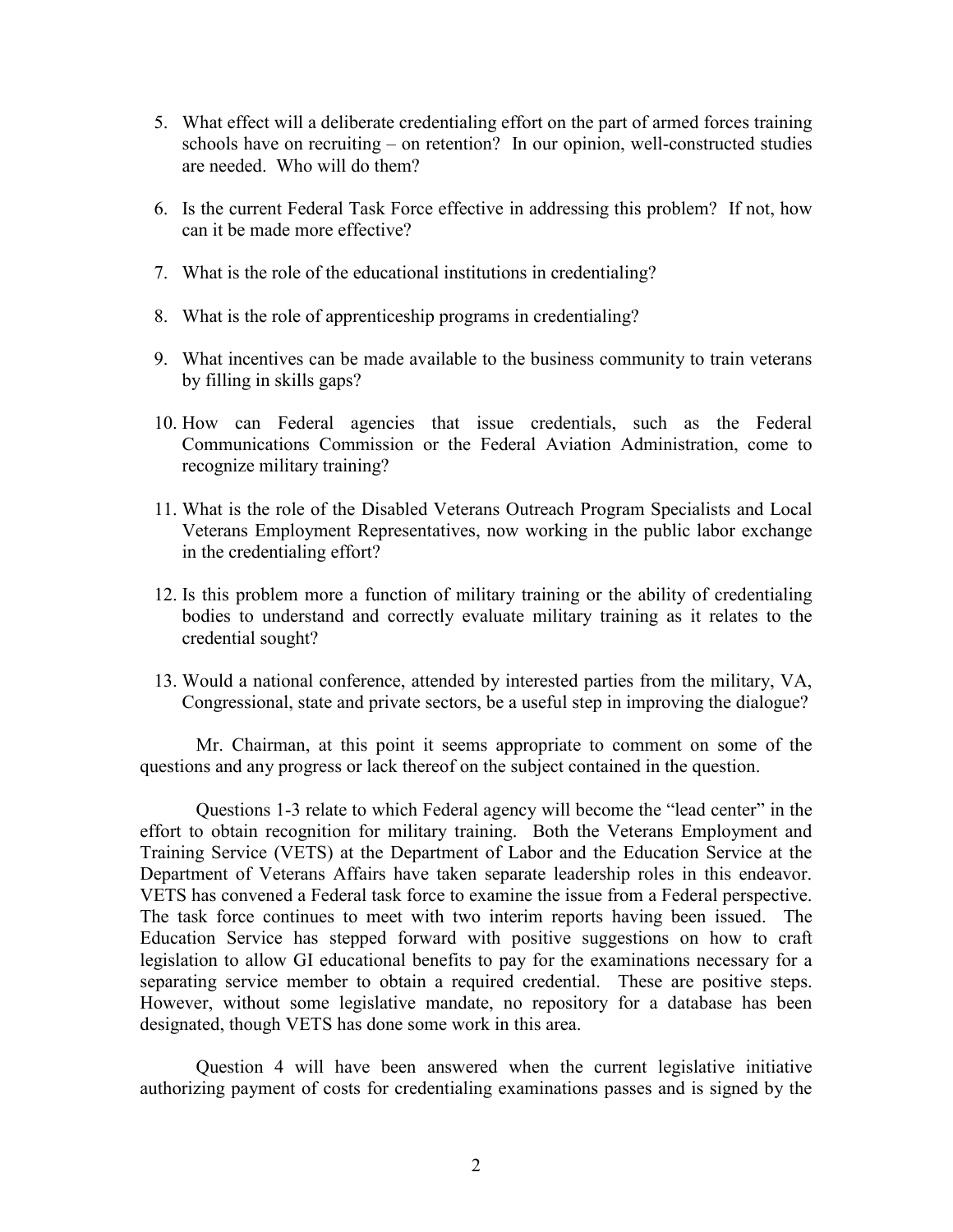President. The American Legion would like to congratulate your leadership, Mr. Chairman, and that of the majority and minority staff for the work done on this important step.

Question 5 relates to steps the armed services must take to gauge the effect of the recognition of credentialing on recruitment and retention. To our knowledge, only the Navy has done anything in this area. The Navy study showed that educational and credentialing opportunities, when offered to qualified service members, resulted in a higher reenlistment rate. More needs to be done in this area. The American Legion believes that offering credentialing opportunities by recruiters and by reenlistment counselors will result in fewer shortages in critical skills now faced by the armed forces.

Question 6 addresses the effectiveness of the Federal task force. On June 14, the task force issued a status report, which chronicled the progress by several agencies in hiring veterans into jobs needing credentials. Of particular note are efforts by the Federal Aviation Administration (FAA) and the Military Sealift Command (MSC). Both agencies have taken several positive steps to recognize military training conducted by the armed forces as meeting some of the major requirements for careers. The FAA also offered some suggestions to the services on how to improve that training so as to better prepare separating service members for the required examinations. MSC was able to place former service members in dozens of jobs paying \$30,000 or more by sending a direct letter to separating naval personnel. These steps are to be commended. The American Legion is unaware of any planned future meetings scheduled for the task force.

With respect to questions 7 and 8, the licensing and credentialing conference held on June 21-22, 2000, addressed only the educational role. A speaker from the American Council on Education pointed out their role in examining course work offered by military schools and translating it into college credits. There is much more information to be discovered here. The role of the Bureau of Apprenticeship and Training and the role of labor unions in certifying military experience was barely touched at the conference. More work is needed here also.

Question 9 assumes that the business community needs some begging, cajoling, or some kind of incentive to hire former service members. This may be a false assumption. As the economy continues to expand, companies are finding is harder and harder to find qualified workers. Many of them have discovered the armed services as an excellent source of skilled people. Industry is becoming aware of all of the attributes that veterans bring to the American work force. A number of articles in trade and national newsmagazines have focused on this trend. Consequently, more and more separating service members are finding good civilian careers faster than before.

Question 10 has been answered in the comments associated with Question 6.

Question 11 relates to the role of Disabled Veterans Outreach Program Specialists (DVOP) and Local Veterans Employment Representatives (LVER) in the credentialing. The American Legion views their role as extremely important. Many of